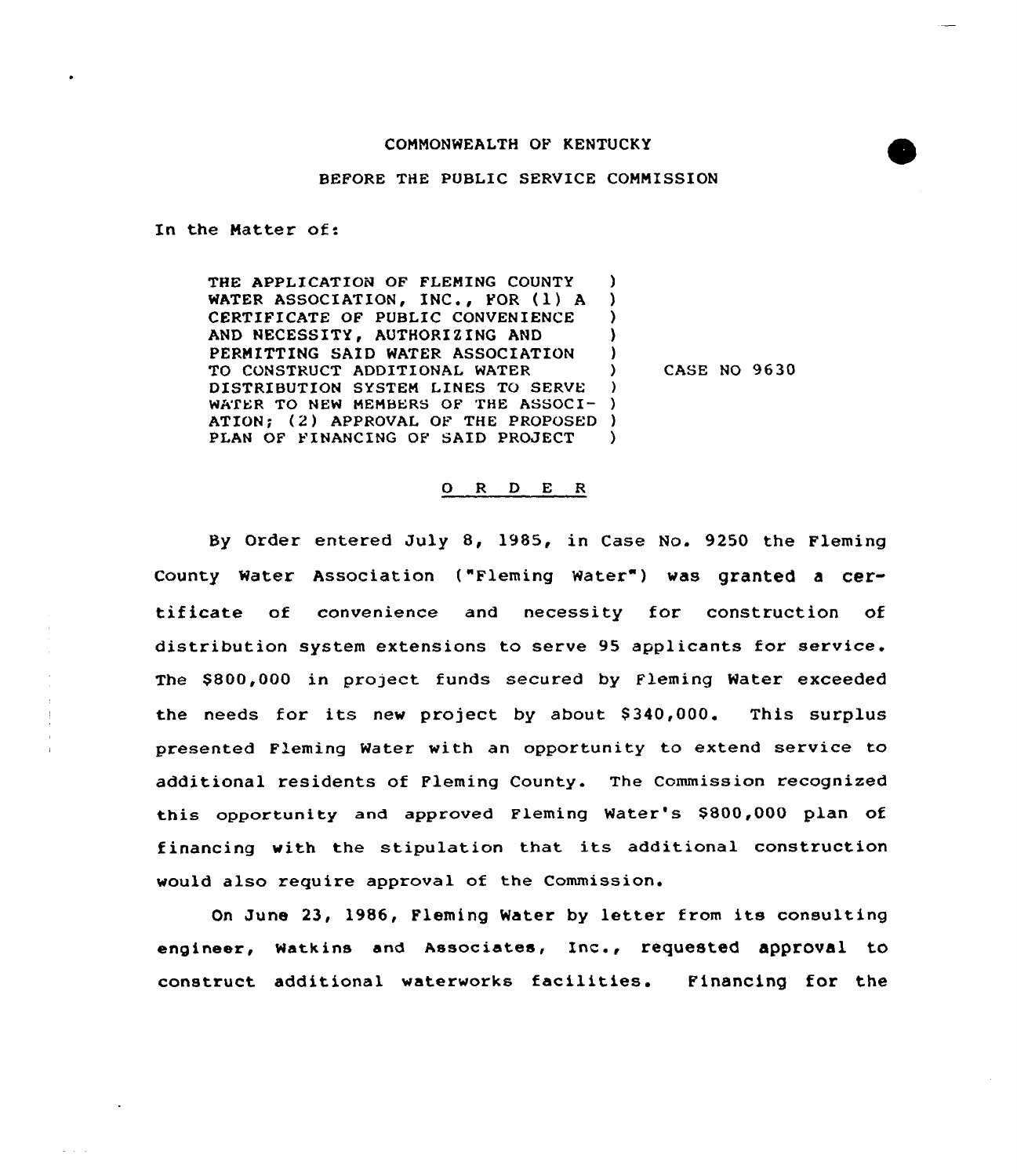proposed construction is from grant. funds from the financing approved in Case No. 9250.

 $\bullet$ 

The Commission will consider Fleming Water's letter as a application for authorization to construct \$33,649 water improvements project and approval of its financing for this project.

Fleming Water proposes to extend service to 19 new customers through about 13,700 feet of 4- and 3-inch pipelines. The cost including fees, contingencies and other indirect costs will be about \$33,649 of which \$30,064 is the estimate for direct construction costs.

<sup>A</sup> copy of a letter from the Division of Water of the Natural Resources and Environmental Protection Cabinet approving the proposed construction has been received.

## Findings and Orders

The Commission, after consideration of the application for approval of additional construction, is of the opinion and finds that:

1. Fleming Water's letter of June 23, 1986, should be considered an application for authorization to construct additional improvements and approval of its financing for this project.

2. The record in Case No. 9250 should be incorporated by reference into this case.

3. Public convenience and necessity require that the construction proposed in the application filed June 23, 1986, be

 $-2-$